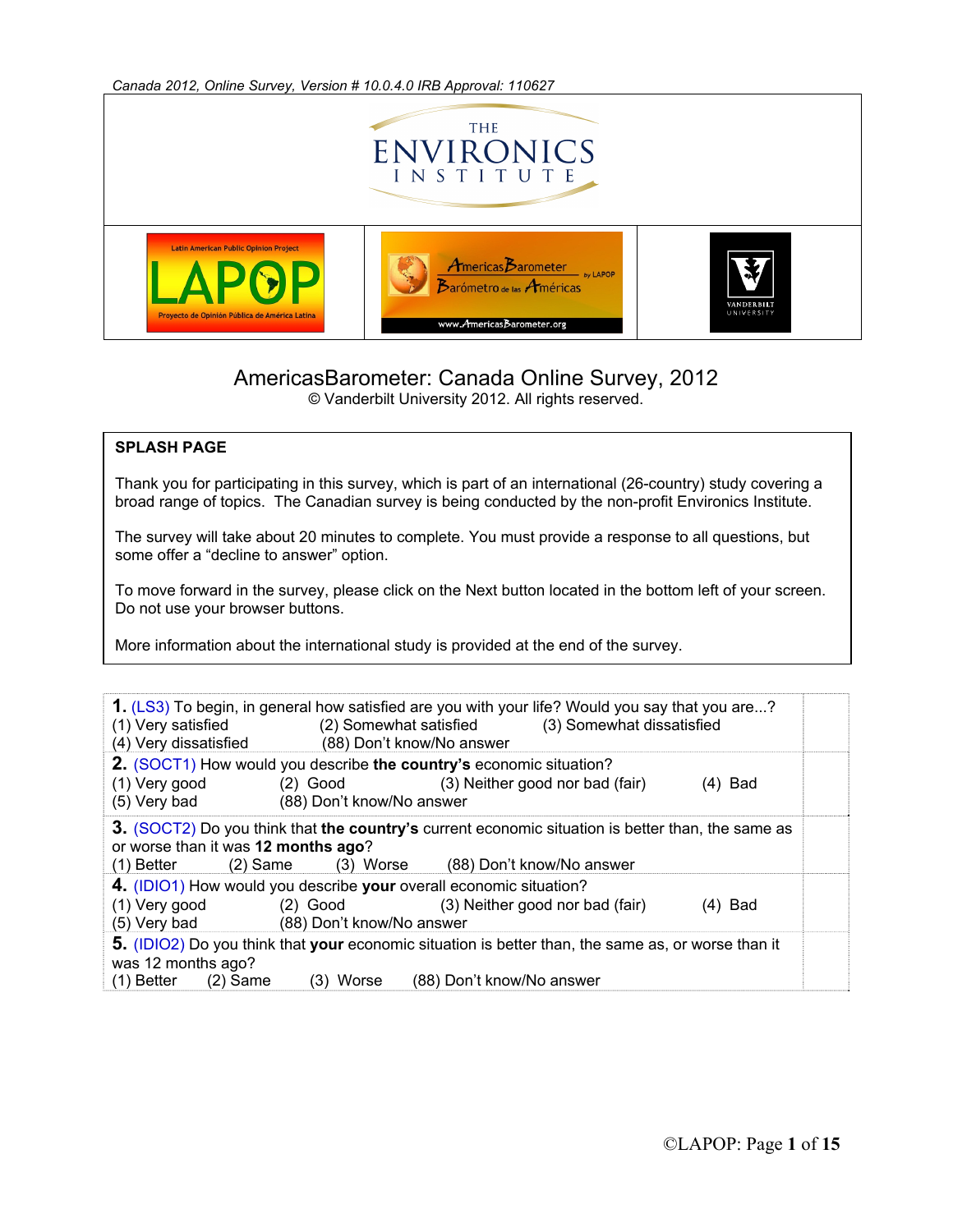Now, moving on to a different subject, sometimes people and communities have problems that they cannot solve by themselves, and so in order to solve them they request help from a government official or agency

|                                                                                                                                                                                                                                           | Yes | Nο | Don't<br>know/No<br>answer |  |
|-------------------------------------------------------------------------------------------------------------------------------------------------------------------------------------------------------------------------------------------|-----|----|----------------------------|--|
| 6. (CP4A) In order to solve your problems have you<br>ever requested help or cooperation from a local<br>public official or local government (for example, a<br>mayor, municipal council, provincial official, or<br>provincial premier)? |     |    | 88                         |  |

Now let's talk about your local municipality... **7.** (NP1) Have you attended a town meeting, city council meeting or other meeting in the past 12 months?<br>(1) Yes (2) No (88) Don't know/No answer **8.** (NP2) Have you sought assistance from or presented a request to any office, official or councillor of the municipality within the past 12 months?<br>(1) Yes [Continue] (2) No [Go to SGL1] (88 (88) Don't know/No answer **[Go to SGL1] 9.** (MUNI10) Did they resolve your issue or request? (1) Yes (0) No (88) Don't know/No answer **10.** (SGL1) Would you say that the services the municipality is providing to the people are...?<br>(1) Very good (2) Good (3) Neither good nor bad (fair) (4) Bad (5) Very bad (3) Neither good nor bad (fair)  $(4)$  Bad  $(5)$  Very bad (88) Don't know/No answer

|                                                                                                                                                                                                                                                                                                   | Once a<br>week | Once or<br>twice a<br>month | Once or<br>twice a<br>year | Never | Don't<br>know/No<br>answer |  |
|---------------------------------------------------------------------------------------------------------------------------------------------------------------------------------------------------------------------------------------------------------------------------------------------------|----------------|-----------------------------|----------------------------|-------|----------------------------|--|
| 11. (CP5) Now, changing the subject. In<br>the last 12 months have you tried to help<br>to solve a problem in your community or in<br>your neighborhood? Please, tell us if you<br>did it at least once a week, once or twice a<br>month, once or twice a year or never in<br>the last 12 months. |                | 2                           |                            | 4     | 88                         |  |

**12.** For each of the following groups and organizations, please indicate if you attend their meetings at least once a week, once or twice a month, once or twice a year, or never.

|                                                                                  | Once a<br>week | Once or<br>twice a<br>month | Once or<br>twice a<br>year | Never | Don't<br>know/No<br>answer |  |
|----------------------------------------------------------------------------------|----------------|-----------------------------|----------------------------|-------|----------------------------|--|
| <b>a.</b> (CP6) Meetings of any religious<br>organization?                       |                |                             |                            |       | 88                         |  |
| <b>b.</b> (CP7) Meetings of a parents'<br>association at school?                 |                |                             |                            |       | 88                         |  |
| <b>C.</b> (CP8) Meetings of a community<br>improvement committee or association? |                |                             |                            |       | 88                         |  |

**13**. (IT1) And speaking of the people from around here, would you say that people in your community are very trustworthy, somewhat trustworthy, not very trustworthy or untrustworthy...?<br>(1) Very trustworthy (2) Somewhat trustworthy (3) Not very trustworthy (4) (2) Somewhat trustworthy (3) Not very trustworthy  $(4)$  Untrustworthy (88) Don't know/No answer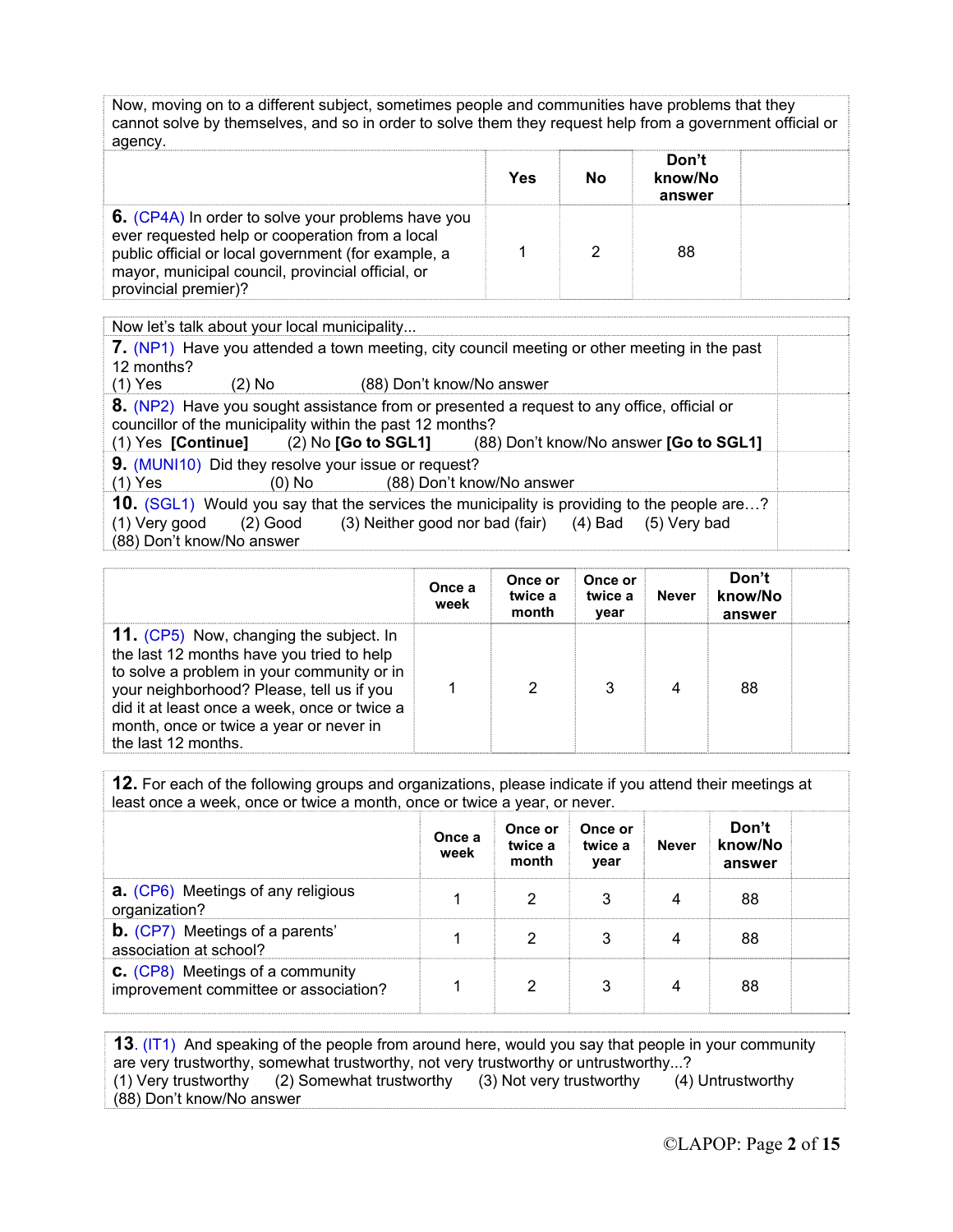**14.** (AB2006M1 – M5) In a few words, what does **"democracy"** mean to you? *PLEASE TYPE IN YOUR RESPONSE – NO MORE THAN 10 WORDS*

## (88) Decline to answer

**15.** (L1) Now, to change the subject...The following scale goes from left to right, where "1" means LEFT and "10" means RIGHT. Nowadays, when we speak of political leanings, we talk of those on the left and those on the right. In other words, some people sympathize more with the left and others with the right.

According to the meaning that the terms "left" and "right" have for you, and thinking of your own political leanings, where would you place yourself on this scale?

|      | ◠ |  |  | ◡ | 10 <sup>1</sup> | Decline to answer<br>(88) |
|------|---|--|--|---|-----------------|---------------------------|
| Left |   |  |  |   | <b>Right</b>    |                           |

**16.** (GI0)We would like to know how much information people have about politics and the country. About how often do you pay attention to the news, whether on TV, the radio, newspapers or the internet?<br>(1) Daily (2) A few times a week (3) A few times a month  $(4)$  Rarely  $(5)$  Never (88) Don't know/No answer

| march?                                                                                        |          |                        | 17. (PROT3) In the last 12 months, have you participated in a demonstration or protest                             |  |
|-----------------------------------------------------------------------------------------------|----------|------------------------|--------------------------------------------------------------------------------------------------------------------|--|
| $(1)$ Yes                                                                                     | $(2)$ No | (88) Decline to answer |                                                                                                                    |  |
| <b>18.</b> (PROT6) In the last 12 months have you signed any petition?<br>$(1)$ Yes<br>(2) No |          | (88) Decline to answer |                                                                                                                    |  |
| through any social network website, such as Twitter or Facebook?<br>(1) Yes, has done         |          | (2) No, has not done   | 19. (PROT8) And in the last twelve months, have you read or shared political information<br>(88) Decline to answer |  |

| 20. (JC15A) Do you believe that when the country is<br>facing very difficult times it is justifiable for the Prime<br>Minister to close the Parliament, and govern without<br>Parliament?              | $(1)$ Yes, it<br>is justified | $(2)$ No, it<br>is not<br>justified | (88)<br>Don't<br>know/No<br>answer |  |
|--------------------------------------------------------------------------------------------------------------------------------------------------------------------------------------------------------|-------------------------------|-------------------------------------|------------------------------------|--|
| 21. (JC16A) Do you believe that when the country is<br>facing very difficult times it is justifiable for the Prime<br>Minister to dissolve the Supreme Court, and govern<br>without the Supreme Court? | $(1)$ Yes, it<br>is justified | $(2)$ No, it<br>is not<br>justified | (88)<br>Don't<br>know/No<br>answer |  |

|                                                                                                  | 22. (VIC1EXT) Now, changing the subject, have you been a victim of any type of crime in the |  |  |  |
|--------------------------------------------------------------------------------------------------|---------------------------------------------------------------------------------------------|--|--|--|
| past 12 months? That is, have you been a victim of robbery, burglary, assault, fraud, blackmail, |                                                                                             |  |  |  |
| extortion, violent threats or any other type of crime in the past 12 months?                     |                                                                                             |  |  |  |
| $(1)$ Yes [Continue]                                                                             | (2) No [Skip toVIC1HOGAR]                                                                   |  |  |  |
| (88) Decline to answer [Skip to VIC1HOGAR]                                                       |                                                                                             |  |  |  |
|                                                                                                  | 23. (VIC1EXTA) How many times have you been a crime victim during the last 12 months?       |  |  |  |
| [fill in number]                                                                                 | (88) Decline to answer                                                                      |  |  |  |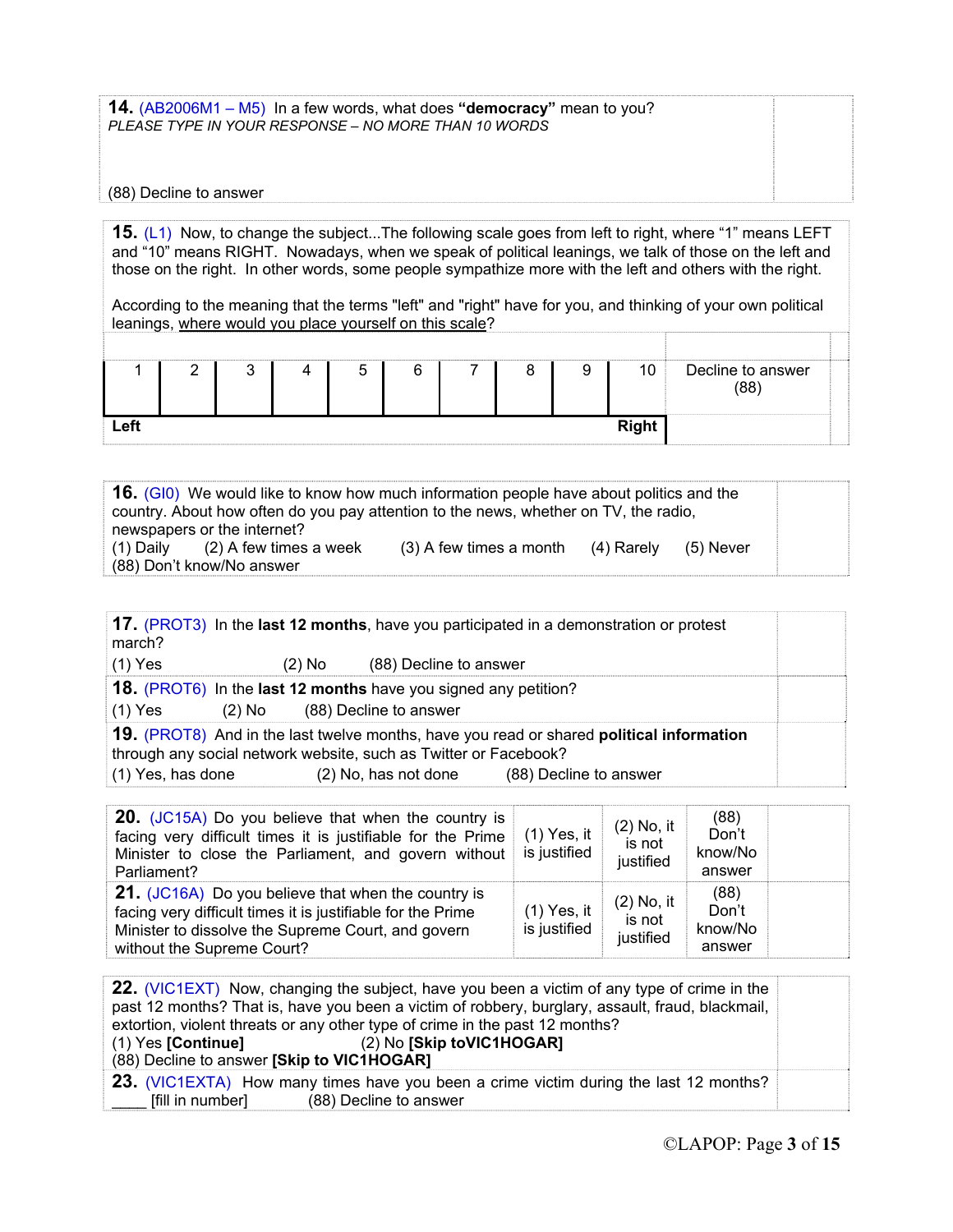| <b>24.</b> (VIC1HOGAR) Has any other person living in your household been a victim of any type of<br>crime in the past 12 months? That is, has any other person living in your household been a<br>victim of robbery, burglary, assault, fraud, blackmail, extortion, violent threats or any other<br>type of crime in the past 12 months?<br>(2) No (99) No one else in household<br>(1) Yes<br>(88) Decline to answer |  |
|-------------------------------------------------------------------------------------------------------------------------------------------------------------------------------------------------------------------------------------------------------------------------------------------------------------------------------------------------------------------------------------------------------------------------|--|
| 25. (AOJ8) In order to catch criminals, do you believe that the authorities should always abide<br>by the law or that occasionally they can cross the line?<br>(1) Should always abide by the law (2) Occasionally can cross the line<br>(88) Don't know/No answer                                                                                                                                                      |  |
| <b>26.</b> (AOJ11) Speaking of the neighborhood where you live and thinking of the possibility of<br>being assaulted or robbed, do you feel very safe, somewhat safe, somewhat unsafe or very<br>unsafe?<br>(1) Very safe (2) Somewhat safe (3) Somewhat unsafe (4) Very unsafe<br>(88) Don't know/No answer                                                                                                            |  |
| 27. (AOJ12) If you were a victim of a robbery or assault how much faith do you have that<br>the judicial system would punish the guilty?<br>(2) Some (3) Little (4) None (88) Don't know/No answer<br>$(1)$ A lot                                                                                                                                                                                                       |  |
| <b>28.</b> (AOJ17) To what extent do you think your neighborhood is affected by gangs?<br>$(1)$ A lot $(2)$ Somewhat $(3)$ Little<br>(4) None (88) Don't know/No answer                                                                                                                                                                                                                                                 |  |

**29.** Here is a staircase with steps numbered 1 to 7, where "1" is the lowest step and means NOT AT ALL and "7" the highest and means A LOT.

**x.** FOR EXAMPLE: If we asked you to what extent do you like watching television, if you don't like watching it at all, you would choose a score of 1, and if, in contrast, you like watching television a lot, you would indicate the number 7. If your opinion is between not at all and a lot, you would choose an intermediate score.

So, to what extent do you like watching television? (88) Don't know/No answer

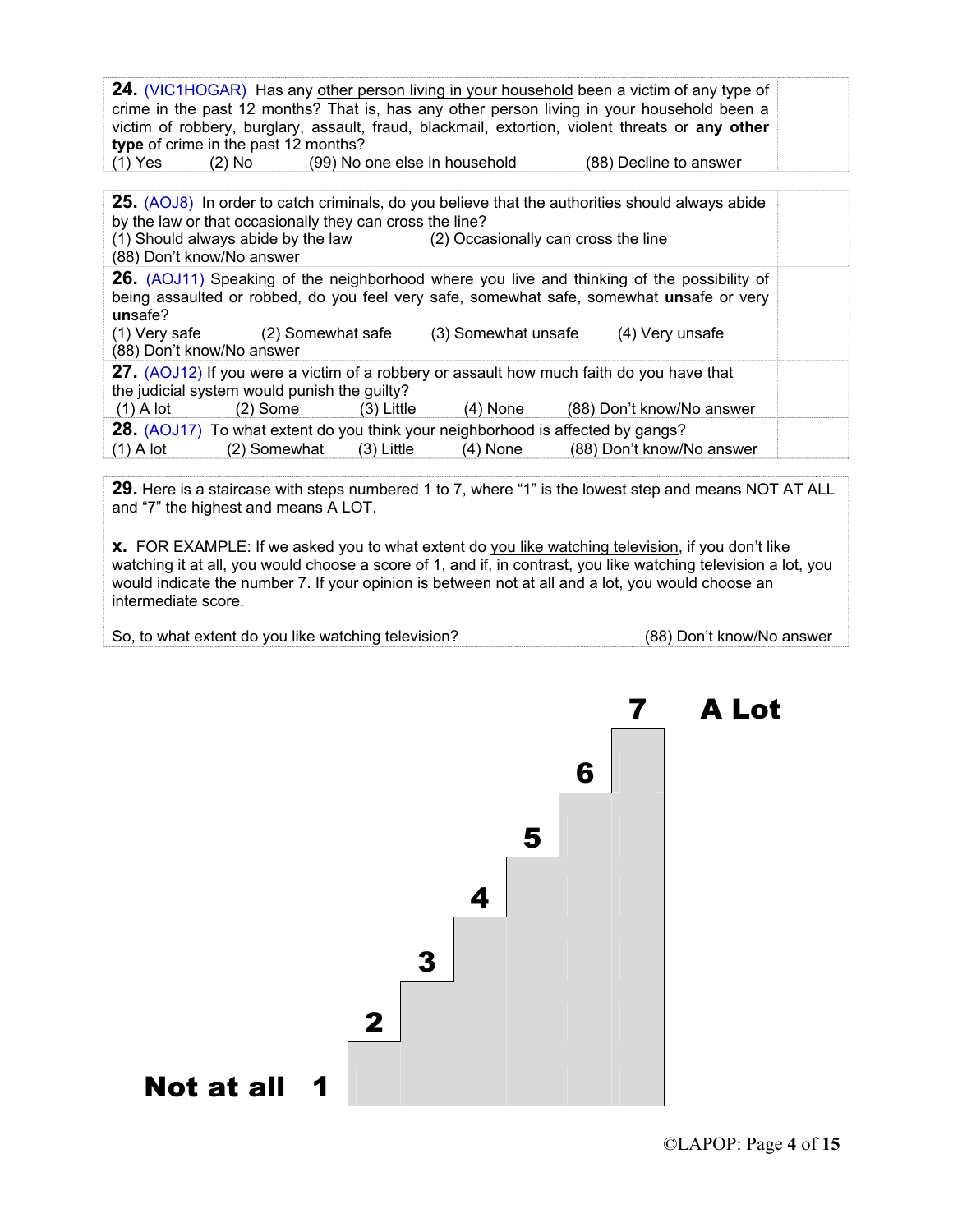| We are going to ask you a series of questions, and ask that you use the numbers provided in<br>the staircase to answer. Remember, you can use any number.<br><b>a.</b> $(B1)$ To what extent do you think the courts in Canada guarantee a fair trial?<br>If you think the courts do not ensure justice at all, choose number 1; if you think the courts<br>ensure justice a lot, choose number 7 or choose a point in between the two. | Coded<br>$1 - 7$ |
|-----------------------------------------------------------------------------------------------------------------------------------------------------------------------------------------------------------------------------------------------------------------------------------------------------------------------------------------------------------------------------------------------------------------------------------------|------------------|
| <b>b.</b> $(B2)$ To what extent do you respect the political institutions of Canada?                                                                                                                                                                                                                                                                                                                                                    | Coded<br>$1 - 7$ |
| C. (B3) To what extent do you think that citizens' basic rights are well protected by the<br>political system of Canada?                                                                                                                                                                                                                                                                                                                | Coded<br>$1 - 7$ |
|                                                                                                                                                                                                                                                                                                                                                                                                                                         | Coded<br>$1 - 7$ |
| $\mathsf{d}$ . (B4) To what extent do you feel proud of living under the political system of Canada?                                                                                                                                                                                                                                                                                                                                    | Coded            |
| e. (B6) To what extent do you think that one should support the political system of Canada?                                                                                                                                                                                                                                                                                                                                             | $1 - 7$          |
| f. (B10A) To what extent do you trust the justice system?                                                                                                                                                                                                                                                                                                                                                                               | Coded<br>$1 - 7$ |
| <b>g.</b> (B12) To what extent do you trust the Canadian Armed Forces?                                                                                                                                                                                                                                                                                                                                                                  | Coded<br>$1 - 7$ |
| (B13) To what extent do you trust the Parliament?<br>h.                                                                                                                                                                                                                                                                                                                                                                                 | Coded<br>$1 - 7$ |
| <b>i.</b> (B18) To what extent do you trust the RCMP?                                                                                                                                                                                                                                                                                                                                                                                   | Coded<br>$1 - 7$ |
| <b>j.</b> (B21) To what extent do you trust political parties?                                                                                                                                                                                                                                                                                                                                                                          | Coded<br>$1 - 7$ |
| <b>k.</b> (B21A) To what extent do you trust the Prime Minister?                                                                                                                                                                                                                                                                                                                                                                        | Coded<br>$1 - 7$ |
| I. (B31) To what extent do you trust the Supreme Court?                                                                                                                                                                                                                                                                                                                                                                                 | Coded<br>$1 - 7$ |
| n. (B32) To what extent do you trust your municipal government?                                                                                                                                                                                                                                                                                                                                                                         | Coded<br>$1 - 7$ |
| O. (B43) To what extent are you proud of being a Canadian?                                                                                                                                                                                                                                                                                                                                                                              | Coded<br>$1 - 7$ |
| <b>p.</b> (B37) To what extent do you trust the mass media?                                                                                                                                                                                                                                                                                                                                                                             | Coded<br>$1 - 7$ |
|                                                                                                                                                                                                                                                                                                                                                                                                                                         |                  |
| 30. (M1) Speaking in general of the current government, how would you rate the job<br>performance of Prime Minister Harper?<br>(1) Very good<br>(3) Neither good nor bad (fair)<br>$(2)$ Good<br>$(4)$ Bad<br>(5) Very bad<br>(88) Don't know/No answer                                                                                                                                                                                 |                  |

**31.** Now we will use a similar staircase, but this time "1" means STRONGLY DISAGREE and "7" means STRONGLY AGREE. A number in between 1 and 7 represents an intermediate score.

(88) Don't know/No answer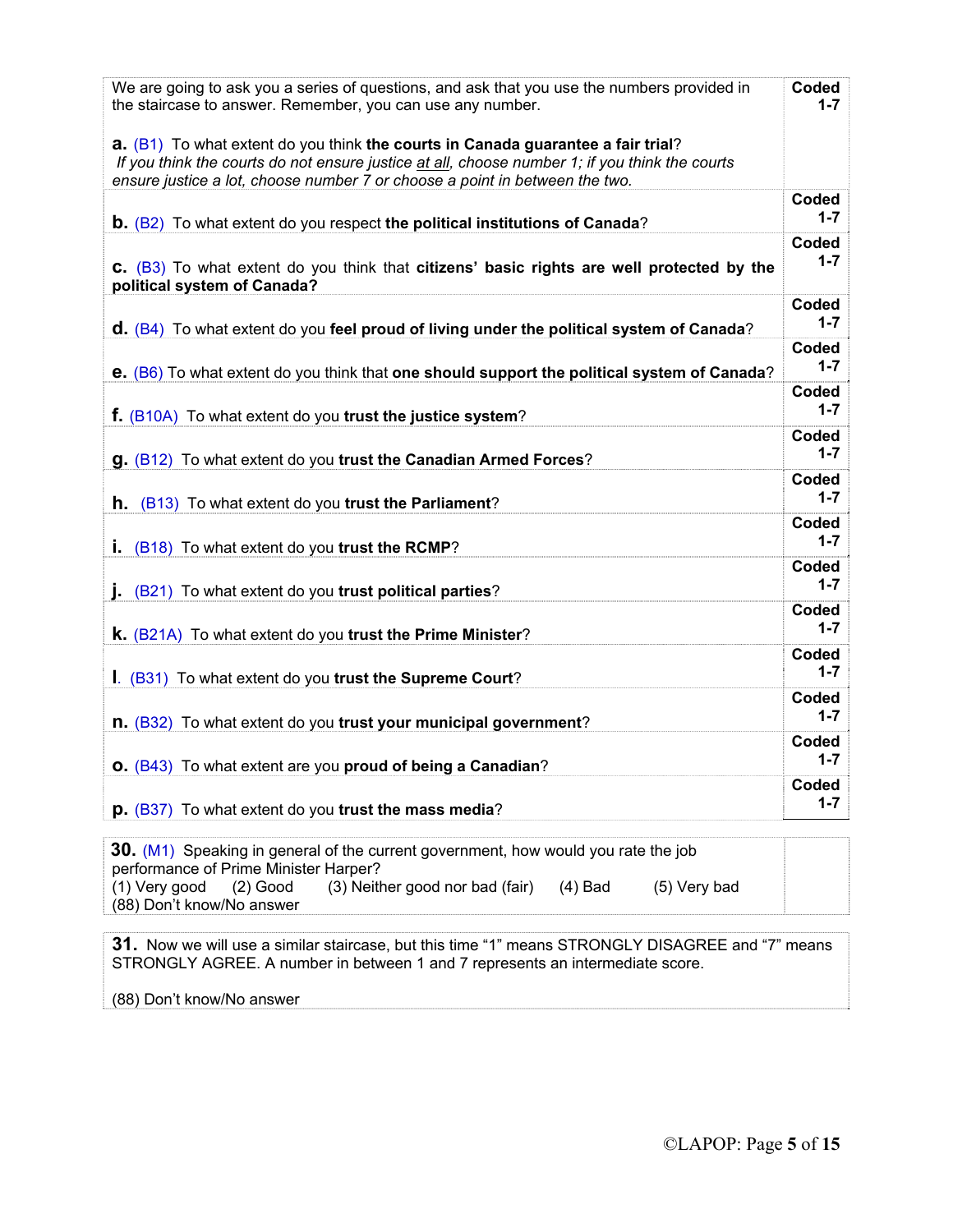

| Taking into account the current situation of this country, and using the staircase, we would like<br>you to tell us how much you agree or disagree with the following statements. | Coded<br>$1 - 7$ |
|-----------------------------------------------------------------------------------------------------------------------------------------------------------------------------------|------------------|
| <b>a.</b> (POP101) It is necessary for the progress of this country that our prime ministers limit the<br>voice and vote of opposition parties.                                   |                  |
| <b>b.</b> (POP107) The people should govern directly rather than through elected representatives.                                                                                 | Coded<br>$1 - 7$ |
| <b>C.</b> (POP113) Those who disagree with the majority represent a threat to the country.                                                                                        | Coded<br>$1 - 7$ |
| <b>d.</b> (EFF1) Those who govern this country are interested in what people like you think.                                                                                      | Coded<br>$1 - 7$ |
|                                                                                                                                                                                   | Coded            |

**e.** (EFF2)You feel that you understand the most important political issues of this country.

| $\mathsf{F}$ . (ING4) Democracy may have problems, but it is better than any other form of government.      | Coded |
|-------------------------------------------------------------------------------------------------------------|-------|
| <b>g.</b> (CANAB2008) Despite our differences, we Canadians have many things that unite us as a<br>country. | Coded |

**1-7**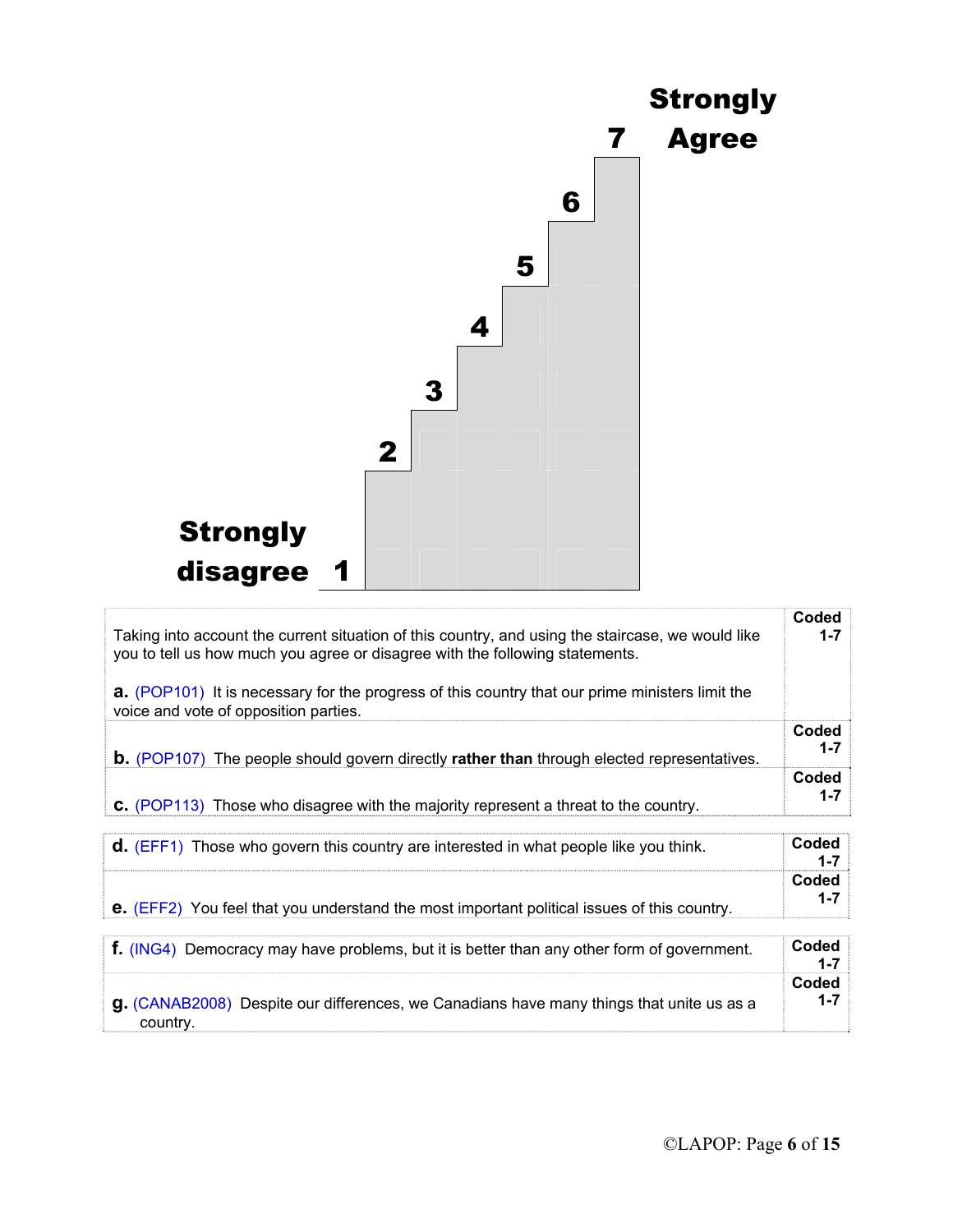| 32. Now we are going to show some items about the role of the federal government. Please tell us to<br>what extent you agree or disagree with the following statements. We will continue using the same<br>staircase from 1 to 7.                                                                     |         |
|-------------------------------------------------------------------------------------------------------------------------------------------------------------------------------------------------------------------------------------------------------------------------------------------------------|---------|
| (88) Don't know/No answer                                                                                                                                                                                                                                                                             |         |
| <b>a.</b> (ROS1) The Canadian government, instead of the private sector, should own the most                                                                                                                                                                                                          | Coded   |
| important enterprises and industries of the country.                                                                                                                                                                                                                                                  | $1 - 7$ |
| <b>b.</b> (ROS2) The Canadian government, more than individuals, should be primarily responsible                                                                                                                                                                                                      | Coded   |
| for ensuring the well-being of the people.                                                                                                                                                                                                                                                            | $1 - 7$ |
| <b>c.</b> (ROS3) The Canadian government, more than the private sector, should be primarily                                                                                                                                                                                                           | Coded   |
| responsible for creating jobs.                                                                                                                                                                                                                                                                        | $1 - 7$ |
| <b>d.</b> (ROS4) The Canadian government should implement strong policies to reduce income                                                                                                                                                                                                            | Coded   |
| inequality between the rich and the poor.                                                                                                                                                                                                                                                             | $1 - 7$ |
| e. (CCT3) Changing the topicSome people say that people who get help from government                                                                                                                                                                                                                  | Coded   |
| social assistance programs are lazy.                                                                                                                                                                                                                                                                  | $1 - 7$ |
| f. (GEN1) Changing the subject again, some say that when there is not enough work, men                                                                                                                                                                                                                | Coded   |
| should have a greater right to jobs than women.                                                                                                                                                                                                                                                       | $1 - 7$ |
| <b>g.</b> (GEN6) The Canadian government should require that political parties reserve some space                                                                                                                                                                                                     | Coded   |
| on their lists of candidates for women, even if they have to exclude some men.                                                                                                                                                                                                                        | $1 - 7$ |
| <b>h.</b> (RAC2A) Universities ought to set aside openings for students who are racial or ethnic                                                                                                                                                                                                      | Coded   |
| minorities, even if that means excluding other students.                                                                                                                                                                                                                                              | $1 - 7$ |
| 33. (PN4) And now, changing the subject, in general, would you say that you are very satisfied,<br>satisfied, dissatisfied or very dissatisfied with the way democracy works in Canada?<br>(1) Very satisfied<br>(3) Dissatisfied (4) Very dissatisfied<br>(2) Satisfied<br>(88) Don't know/No answer |         |
| 34. Now here is a 10-point staircase, which goes from 1 to 10, where "1" means that you<br>STRONGLY DISAPPROVE and "10" means that you STRONGLY APPROVE.                                                                                                                                              |         |

Below is a list of some actions that people can take to achieve their political goals and objectives. Please tell us how strongly you would approve or disapprove of people taking the following actions.

(88) Don't know/No answer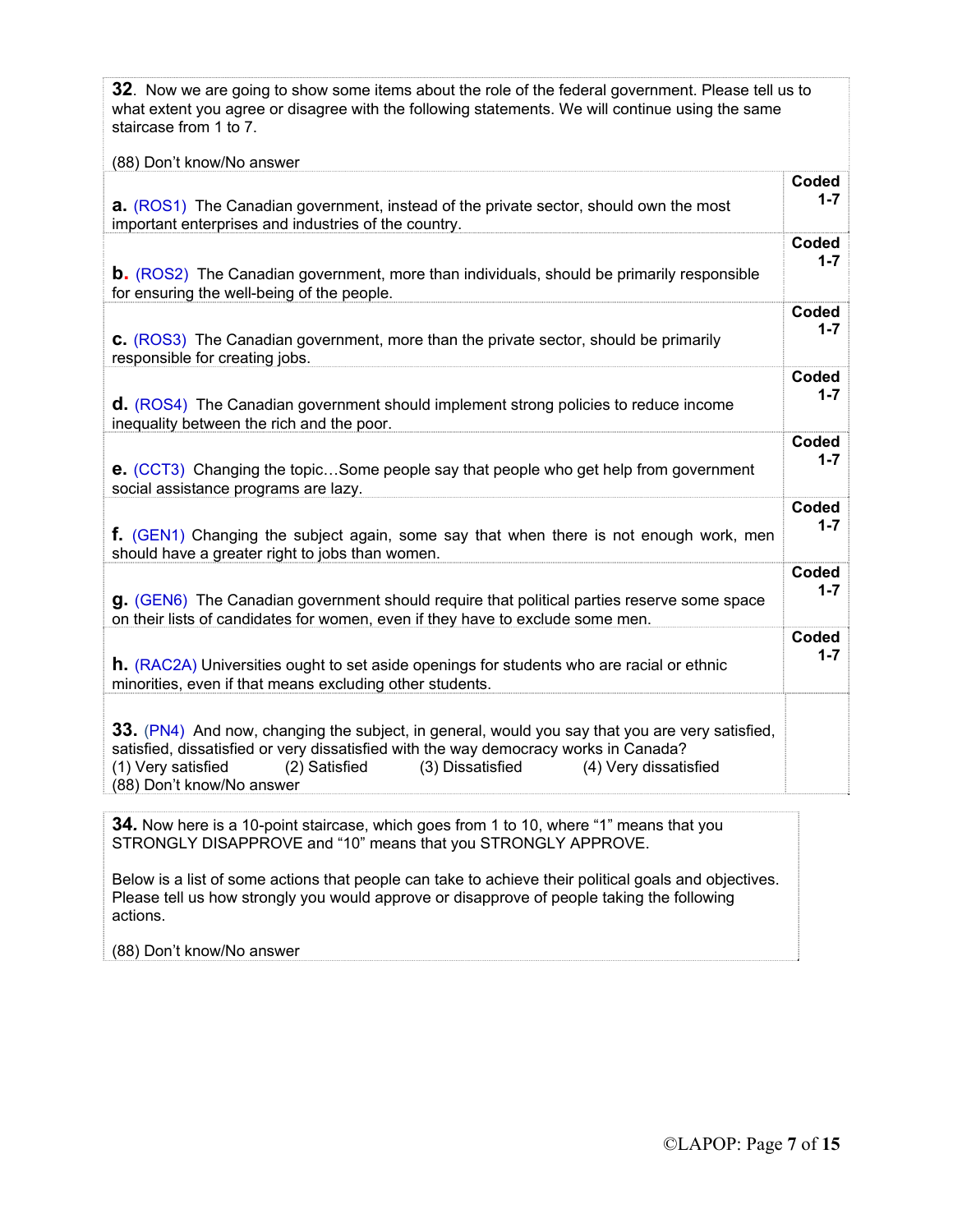

| <b>a.</b> (E5). Of people participating in legal demonstrations, how much do you approve or            | Coded             |
|--------------------------------------------------------------------------------------------------------|-------------------|
| disapprove?                                                                                            | $1 - 10$          |
| <b>b.</b> (E8) Of people participating in an organization or group to try to solve community           | Coded             |
| problems.                                                                                              | $1 - 10$          |
| <b>C.</b> ( $E11$ ) Of people working for campaigns for a political party or candidate.                | Coded<br>$1 - 10$ |
| $d.$ (E15) Of people participating in the blocking of roads to protest.                                | Coded<br>$1 - 10$ |
| <b>e.</b> $(E14)$ Of people seizing private property or land in order to protest.                      | Coded<br>$1 - 10$ |
| <b>f.</b> (E3) Of people participating in a group working to violently overthrow an elected            | Coded             |
| government.                                                                                            | $1 - 10$          |
| $\mathbf{g}$ . (E16) Of people taking the law into their own hands when the government does not punish | Coded             |
| criminals.                                                                                             | $1 - 10$          |

**35.** The following questions are to find out about the different ideas of the people who live in Canada. Please continue using the 10 point staircase, with "1" meaning STRONGLY DISAPPROVE, and "10" meaning "STRONGLY APPROVE."

(88) Don't know/No answer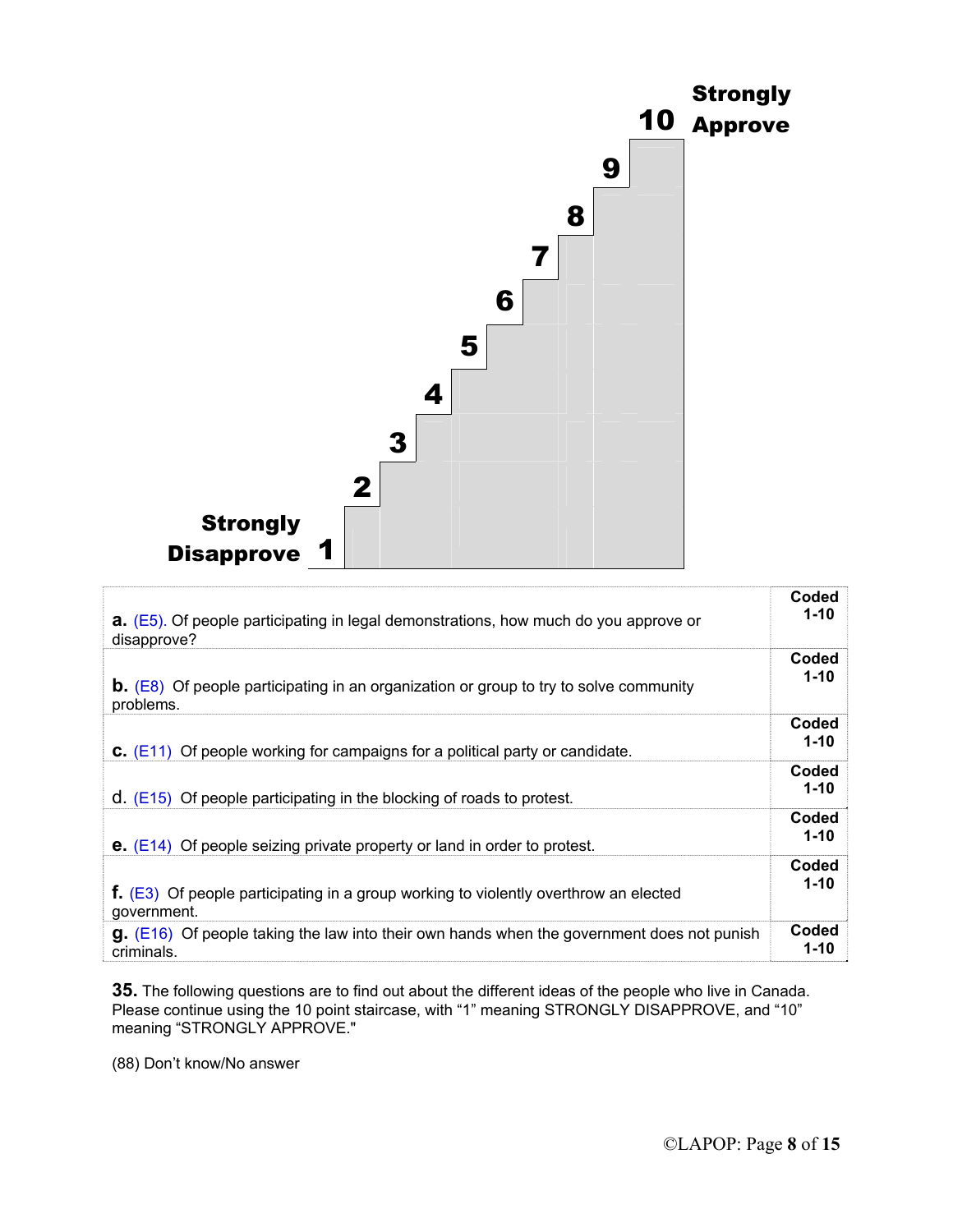| <b>a.</b> $(D1)$ There are people who only say bad things about the Canadian form of government,<br>not just the incumbent government but the system of government. How strongly do you<br>approve or disapprove of such people's right to vote? | Coded<br>$1 - 10$ |
|--------------------------------------------------------------------------------------------------------------------------------------------------------------------------------------------------------------------------------------------------|-------------------|
| <b>b.</b> (D2) How strongly do you approve or disapprove that such people be allowed to conduct                                                                                                                                                  | Coded             |
| peaceful demonstrations in order to express their views?                                                                                                                                                                                         | $1 - 10$          |
| C. (D3) Still thinking of those who only say bad things about the Canadian form of<br>government, how strongly do you approve or disapprove of such people being permitted to<br>run for public office?                                          | Coded<br>$1 - 10$ |
| $\mathsf{d}$ . (D4) How strongly do you approve or disapprove of such people appearing on television                                                                                                                                             | Coded             |
| to make speeches?                                                                                                                                                                                                                                | $1 - 10$          |
| <b>e.</b> (D5) And now on a different topic, thinking about homosexuals, how strongly do you                                                                                                                                                     | Coded             |
| approve or disapprove of such people being permitted to run for public office?                                                                                                                                                                   | $1 - 10$          |
| <b>f.</b> (D6) How strongly do you approve or disapprove of same-sex couples having the right to                                                                                                                                                 | Coded             |
| marry?                                                                                                                                                                                                                                           | $1 - 10$          |
| $\mathbf{g}$ . (D7) How strongly do you approve or disapprove of people who are physically                                                                                                                                                       | Coded             |
| handicapped being permitted to run for public office?                                                                                                                                                                                            | $1 - 10$          |
|                                                                                                                                                                                                                                                  |                   |

| <b>36.</b> (DEM2) Now changing the subject, which of the following statements do you agree with |  |
|-------------------------------------------------------------------------------------------------|--|
| the most:                                                                                       |  |
| (1) For people like me it doesn't matter whether a government is democratic or non-             |  |
| democratic                                                                                      |  |
| (2) Democracy is preferable to any other form of government                                     |  |
| (3) Under some circumstances an authoritarian government may be preferable to a                 |  |
| democratic one.                                                                                 |  |
| (88) Don't know/No answer                                                                       |  |

|                                                                                                | Nο | Yes | Decline to<br>answer |  |
|------------------------------------------------------------------------------------------------|----|-----|----------------------|--|
| Now we want to talk about your personal experience with<br>things that happen in everyday life |    |     |                      |  |
| 37. (EXC2) Has a police officer asked you for a bribe in the<br>last 12 months?                |    |     | 88                   |  |
| 38. (EXC6) Did any government employee ask you for a<br>bribe in the last 12 months?           |    |     |                      |  |

**39.** (EXC7) Taking into account your own experience or what you have heard, corruption among **public officials** is…

(1) Very common (2) Common (3) Uncommon (4) Very uncommon? (88) Don't know/No answer

|                                          | 40. (VB1) Are you eligible to vote in Canadian elections? |  |
|------------------------------------------|-----------------------------------------------------------|--|
| (1) Yes [Continue]                       | $(2)$ No $[Skip$ to VB10]                                 |  |
| (88) Don't know/No answer [Skip to VB10] |                                                           |  |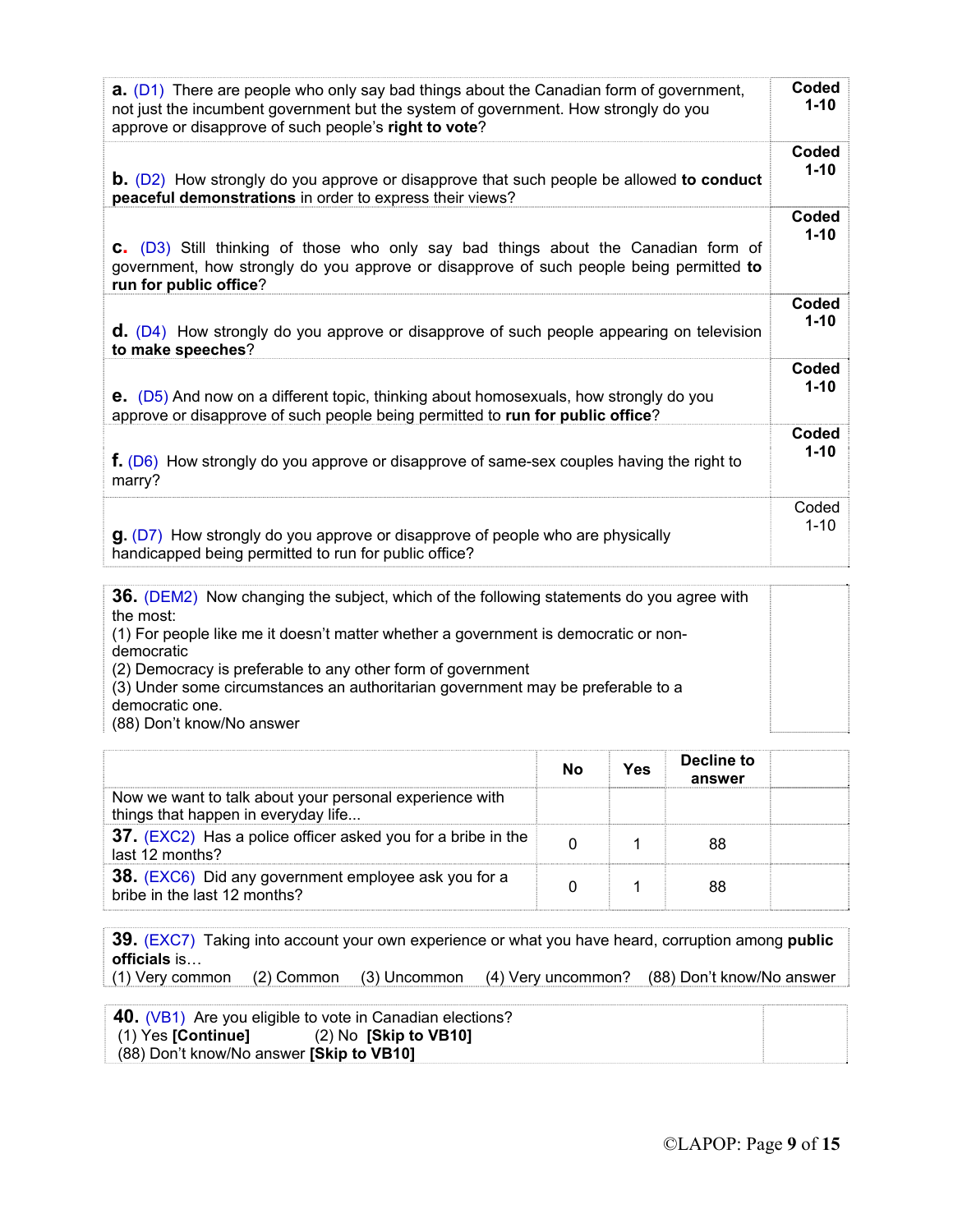| 41. (VB2) Did you vote in the last federal election, held in May 2011?<br>(1) Voted [Continue]<br>(2) Did not vote [Go to VB10]<br>(88) Decline to answer [Go to VB10]                                                                                                                       |  |
|----------------------------------------------------------------------------------------------------------------------------------------------------------------------------------------------------------------------------------------------------------------------------------------------|--|
| 42. (VB3) Which party did you vote for in the last federal election of 2011?<br>(4101) The Conservative Party<br>(4102) The Liberal Party<br>(4103) The New Democratic Party<br>(4104) The Green Party<br>(4105) The Bloc Quebecois<br>$(00)$ None<br>$(77)$ Other<br>(88) Decline to answer |  |
| 43. (VB10) Do you currently identify with a federal political party?<br>$(1)$ Yes [Continue] $(2)$ No [Go to POL1]<br>(88) Don't know/No answer [Go to POL1]                                                                                                                                 |  |
| 44. (VB11) Which Federal political party do you identify with?<br>(4101) The Conservative Party<br>(4102) The Liberal Party<br>(4103) The New Democratic Party<br>(4104) The Green Party<br>(4105) The Bloc Quebecois<br>(4106) Other<br>(88) Decline to answer                              |  |

| 45. (POL1) How much interest do you have in politics: a lot, some, little or none?<br>$(2)$ Some $(3)$ Little $(4)$ None<br>(88) Don't know/No answer<br>(1) A lot                                                                                                                                                                                                                                                                    |  |
|---------------------------------------------------------------------------------------------------------------------------------------------------------------------------------------------------------------------------------------------------------------------------------------------------------------------------------------------------------------------------------------------------------------------------------------|--|
| 46. (PP1) During election times, some people try to convince others to vote for a party or<br>candidate. How often have you tried to persuade others to vote for a party or candidate?<br>(2) Occasionally (3) Rarely, or<br>(4) Never<br>(1) Frequently<br>(88) Don't know/No answer                                                                                                                                                 |  |
| 47. (PP2) There are people who work for parties or candidates during electoral campaigns.<br>Did you work for any candidate or party in the last federal elections of 2011?<br>(2) Did not work<br>(1) Yes, worked<br>(88) Don't know/No answer                                                                                                                                                                                       |  |
| 48. (CANVB1) People have different views about voting. For some, voting is a DUTY. They<br>feel that they should vote in every election. For others, voting is a CHOICE. They only vote<br>when they feel strongly about that election. For you personally, is voting FIRST AND<br>FOREMOST a Duty or a Choice?<br>$(1)$ A duty<br>$(2)$ A choice<br>(88) Don't know/No answer                                                        |  |
| 49. (CANVB2) In some countries, including Canada, when no single party wins a majority of<br>seats in an election, several parties come together to form a coalition government. Do you<br>think this is an option that the Canadian parties should consider if none wins a majority in an<br>election?<br>(2) No, parties should not consider coalitions<br>(1) Yes, parties should consider coalitions<br>(88) Don't know/No answer |  |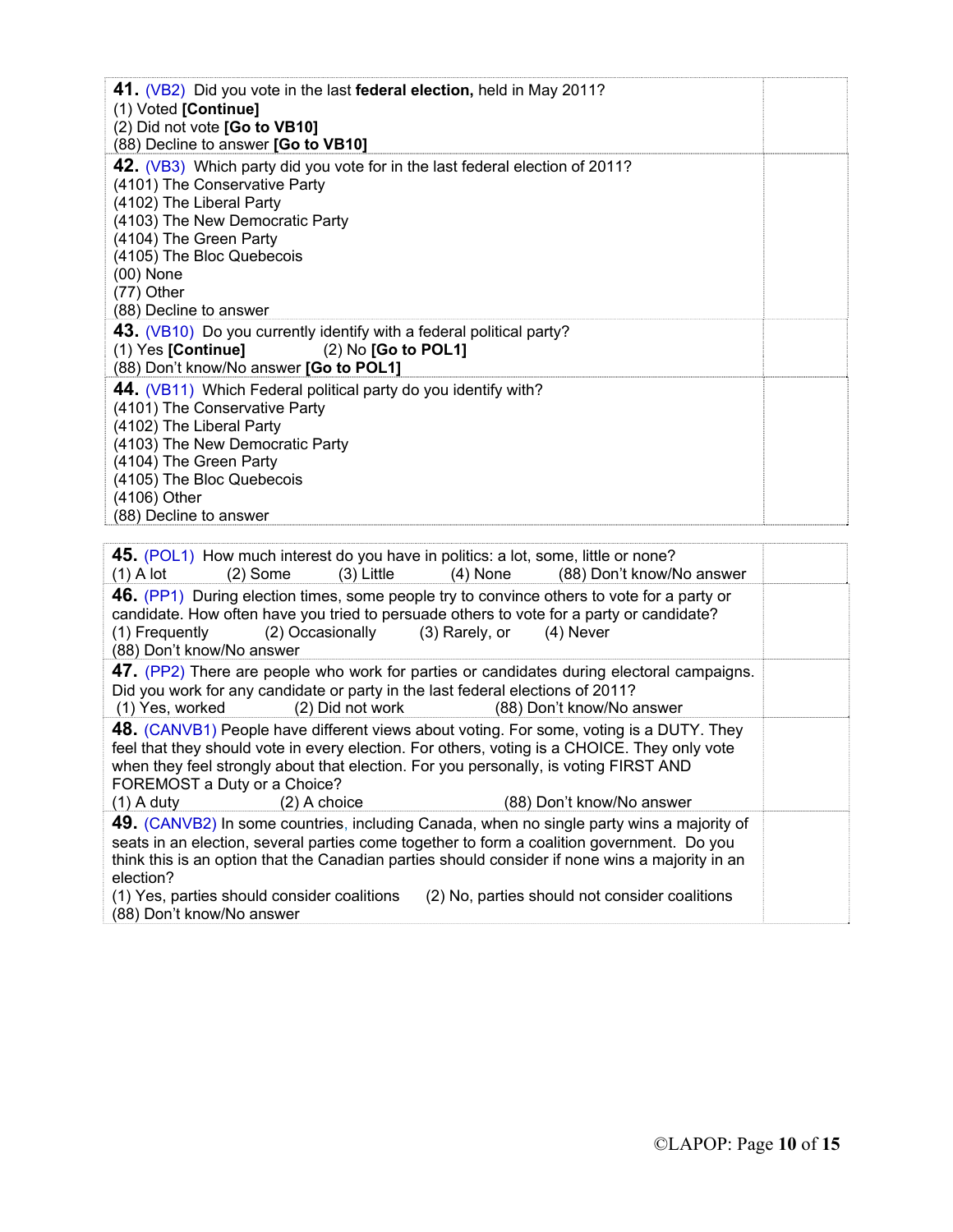| <b>50.</b> (CANPOL2) If a federal election results in the second and third place parties together<br>having a majority of seats in the new Parliament, do you believe they should be allowed to<br>form a coalition government? Or do you believe that only the party with the most seats should<br>be allowed to form a government?<br>(1) Second and third place party should be allowed to form a government<br>(2) Only the party with the most seats should be allowed to form a government<br>(88) Don't know/No answer |                   |
|-------------------------------------------------------------------------------------------------------------------------------------------------------------------------------------------------------------------------------------------------------------------------------------------------------------------------------------------------------------------------------------------------------------------------------------------------------------------------------------------------------------------------------|-------------------|
| 51. (CANPOL3) Do you approve or disapprove of advocacy organizations publishing<br>information during a federal election to help voters determine which party in their riding has<br>the best chance of defeating another party they don't want to see elected?<br>(2) Disapprove (88) Don't know/No answer<br>(1) Approve                                                                                                                                                                                                    |                   |
| 52. (CANVB3) Do you think it is better to have a majority government, a minority government<br>or does it make no difference?<br>(1) A majority government<br>(2) A minority government (3) No difference<br>(88) Don't know/No answer                                                                                                                                                                                                                                                                                        |                   |
| 53. (VB50) Some say that in general, men are better political leaders than women. Do you<br>strongly agree, agree, disagree or strongly disagree?<br>(1) Strongly agree<br>(4) Strongly disagree<br>$(2)$ Agree<br>(3) Disagree<br>(88) Don't know/No answer                                                                                                                                                                                                                                                                  |                   |
| 54. (AB1) Changing the subject, which one of the following characteristics would you say is<br>most important for a child to have?:<br>(1) Independence<br>(2) Respect for adults<br>(3) Both equally<br>(88) Don't know/No answer                                                                                                                                                                                                                                                                                            |                   |
| And now on another topic<br>55. (SOC9) Would you be willing to pay more taxes than you do currently so that the<br>government can spend more on public health services?<br>$(1)$ Yes<br>(88) Don't know/No answer<br>$(2)$ No                                                                                                                                                                                                                                                                                                 |                   |
| 56. (SOC10) In your opinion, what should the government do to reduce poverty and<br>inequality in Canada? (Please check only one)<br>(1) Create jobs/improve the economy<br>(2) Promote agrarian reform<br>(4) Offer public assistance to the poor<br>(3) Improve public education services<br>(5) Increase taxes on the rich<br>(6) Improve infrastructure (highways, water,                                                                                                                                                 |                   |
| sewage)<br>(98) All of the above/Everything<br>(99) None/Nothing<br>(88) Don't know/No answer                                                                                                                                                                                                                                                                                                                                                                                                                                 |                   |
| 57. (SOC11) Would you be willing to pay more taxes than you do currently so that the<br>government can spend more on direct income transfers to the poor?<br>$(1)$ Yes<br>(88) Don't know/No answer<br>$(2)$ No                                                                                                                                                                                                                                                                                                               |                   |
| 58. (SOC12A) On this scale from 1 to 10 where 1 means defending the rich and 10 means<br>defending the poor, where are Canada politicians located today?<br>8<br>9<br>10<br>3<br>4<br>5<br>6<br>2<br>7                                                                                                                                                                                                                                                                                                                        | Coded<br>$1 - 10$ |
| <b>Defends</b><br><b>Defends</b><br>the rich<br>the poor<br>(88) Don't know/No answer                                                                                                                                                                                                                                                                                                                                                                                                                                         |                   |
| 59. (SOC12B) And using the same scale, where 1 means defending the rich and 10 means<br>defending the poor, where would you like Canada politicians to be located?<br>1<br>2<br>3<br>5<br>10<br>4<br>6<br>7<br>8<br>9                                                                                                                                                                                                                                                                                                         | Coded<br>$1 - 10$ |
| <b>Defends</b><br><b>Defends</b><br>the rich<br>the poor<br>(88) Don't know/No answer                                                                                                                                                                                                                                                                                                                                                                                                                                         |                   |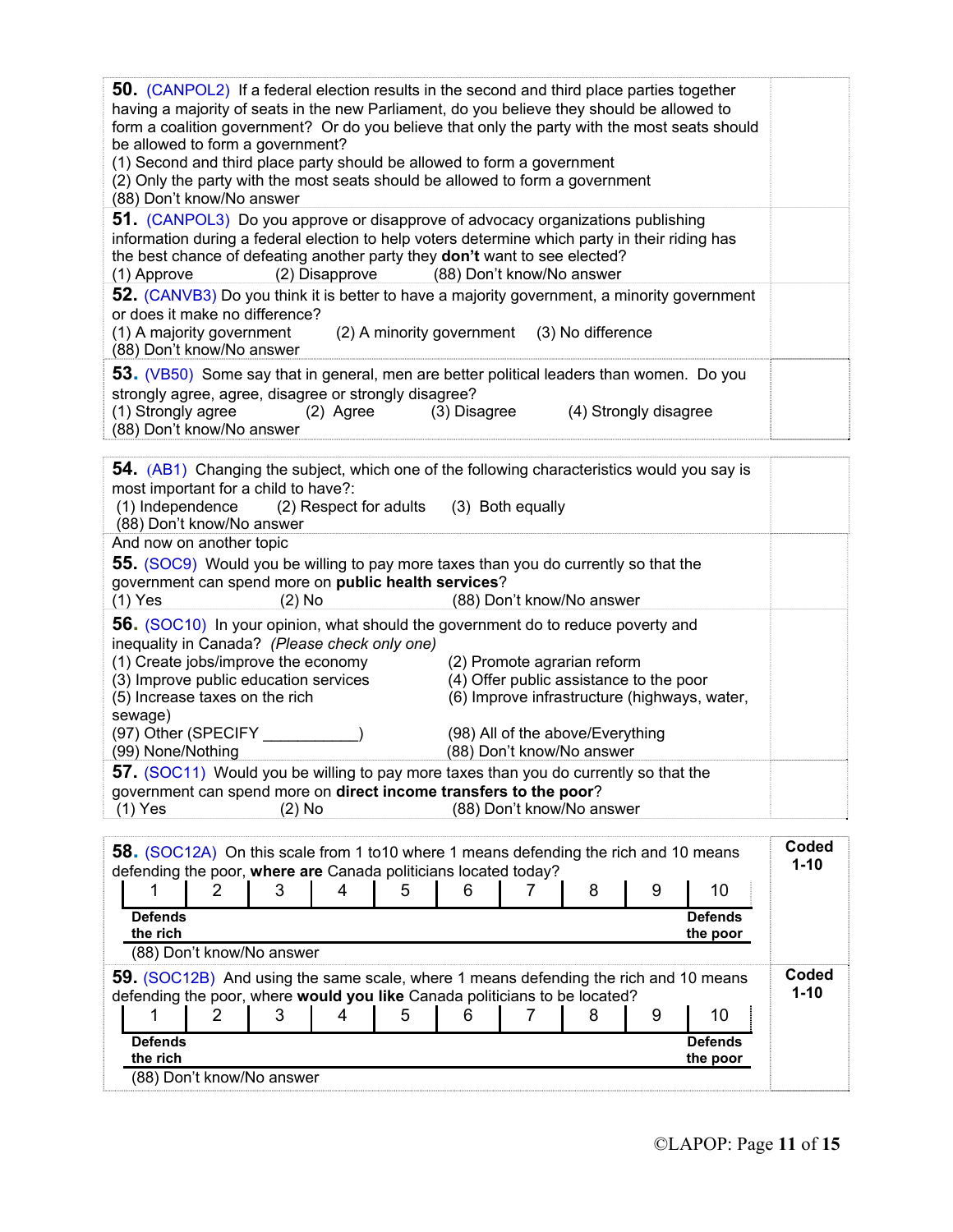And now a few questions about yourself for classification purposes . .

| 60. (Q3C) What is your religion, if any?                                                                                                                                                                                                                                                                                                                                                                                                                                                                                                                                                                                                                                                                                                                                                                                                                                                                                                      |  |
|-----------------------------------------------------------------------------------------------------------------------------------------------------------------------------------------------------------------------------------------------------------------------------------------------------------------------------------------------------------------------------------------------------------------------------------------------------------------------------------------------------------------------------------------------------------------------------------------------------------------------------------------------------------------------------------------------------------------------------------------------------------------------------------------------------------------------------------------------------------------------------------------------------------------------------------------------|--|
| (1) Catholic<br>(4114) Greek Orthodox/Eastern Orthodox<br>(2) Protestant, Mainline Protestant or Protestant non-Evangelical (Anglican; Calvinist; Lutheran;<br>Methodist; Presbyterian; Episcopalian)<br>(5) Evangelical and Pentecostal (Evangelical; Pentecostals; Church of God; Assemblies of God;<br>Universal Church of the Kingdom of God; Gospel; Christ Pentecostal Church; Christian Congregation;<br>Mennonite; Brethren; Christian Reformed Church; Charismatic non-Catholic)<br>(6) Church of Latter Day Saints (LDS) (Mormon)<br>(12) Jehovah's Witness.<br>(4113) Muslim<br>(10) Jewish (Orthodox; Conservative; Reform, Reconstructionist, Renewal)<br>(3) Other Non-Christian Eastern Religions (Buddhist; Hinduism; Taoist; Confucianism; Baha'i)<br>(7) Traditional or Aboriginal Religions<br>(4) None (Believe in a Supreme Entity but do not belong to any religion)<br>(11) Agnostic, atheist (Do not believe in God). |  |
| $(15)$ Other                                                                                                                                                                                                                                                                                                                                                                                                                                                                                                                                                                                                                                                                                                                                                                                                                                                                                                                                  |  |
| (88) Decline to answer                                                                                                                                                                                                                                                                                                                                                                                                                                                                                                                                                                                                                                                                                                                                                                                                                                                                                                                        |  |
| 61. (Q5B) How important is religion in your life?<br>(1) Very important (2) Rather important (3) Not very important (4) Not at all important<br>(88) Don't know/No answer                                                                                                                                                                                                                                                                                                                                                                                                                                                                                                                                                                                                                                                                                                                                                                     |  |
| 62. (Q10NEW) Which of the following best describes the total annual income before taxes of<br>all members in your household for 2011?<br>(01) Less than \$10,000<br>(02) \$10,000 to \$19,999<br>(03) \$20,000 to \$29,999<br>(04) \$30,000 to \$39,999<br>(05) \$40,000 to \$49,999                                                                                                                                                                                                                                                                                                                                                                                                                                                                                                                                                                                                                                                          |  |

- (06) \$50,000 to \$59,999
- (07) \$60,000 to \$69,999
- (08) \$70,000 to \$79,999
- (09) \$80,000 to \$99,999
- (10) \$100,000 to \$119,999
- (11) \$120,000 to \$139,999
- (12) \$140,000 to \$159,999
- (13) \$160,000 to \$189,999
- (14) \$190,000 to \$219,999
- (15) \$220,000 to \$249,999
- (16) More than \$250,000
- (88) Decline to answer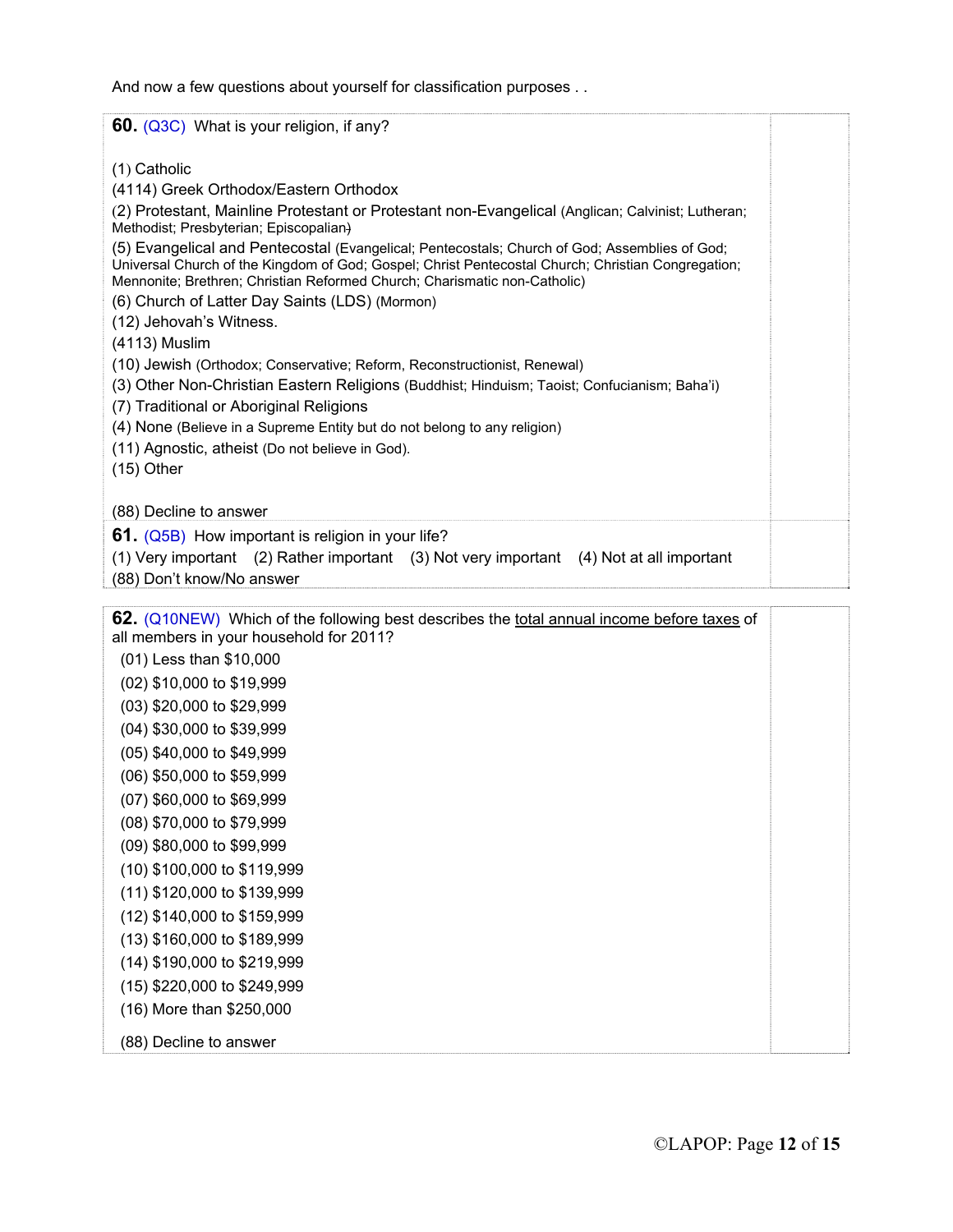| 63. (Q10D) The salary that you receive and total household income:<br>(1) Is good enough for you and you can save from it<br>(2) Is just enough for you, so that you do not have major problems<br>(3) Is not enough for you and you are stretched |  |
|----------------------------------------------------------------------------------------------------------------------------------------------------------------------------------------------------------------------------------------------------|--|
| (4) Is not enough for you and you are having a hard time                                                                                                                                                                                           |  |
| (88) Decline to answer                                                                                                                                                                                                                             |  |

| <b>64.</b> (Q11) What is your marital status?<br>$(1)$ Single [Go to Q12C]<br>(3) Domestic partnership (living with an unmarried partner) [CONTINUE]<br>(4) Divorced [Go to Q12C]<br>(5) Separated [Go to Q12C]                                                                                                              | (2) Married [CONTINUE]<br>$(6)$ Widowed $[Go$ to Q12C]                                   |  |
|------------------------------------------------------------------------------------------------------------------------------------------------------------------------------------------------------------------------------------------------------------------------------------------------------------------------------|------------------------------------------------------------------------------------------|--|
| (88) Decline to answer [Go to Q12C]                                                                                                                                                                                                                                                                                          |                                                                                          |  |
| which of the following phrases best describe your salaries<br>(1) You don't earn anything and your spouse earns it all;<br>(2) You earn less than your spouse;<br>(3) You earn more or less the same as your spouse;<br>(4) You earn more than your spouse;<br>(5) You earn all of the income and your spouse earns nothing. | 65. (GEN10) Thinking only about yourself and your spouse and the salaries that you earn, |  |
| (6) No salary income                                                                                                                                                                                                                                                                                                         |                                                                                          |  |
| (88) Decline to answer                                                                                                                                                                                                                                                                                                       |                                                                                          |  |
|                                                                                                                                                                                                                                                                                                                              |                                                                                          |  |

| 66. (Q12C) How many people in total live in your household at this time?<br>(88) Decline to answer |                                                                                            |  |
|----------------------------------------------------------------------------------------------------|--------------------------------------------------------------------------------------------|--|
| 67. $(Q12)$ How many children, if any, do you have?<br>$(00 = none \rightarrow$ Skip to CANETID)   | (88) Decline to answer                                                                     |  |
|                                                                                                    | 68. (Q12B) How many of your children are under 13 years of age and live in your household? |  |
| (88) Decline to answer<br>$(00 = none)$                                                            |                                                                                            |  |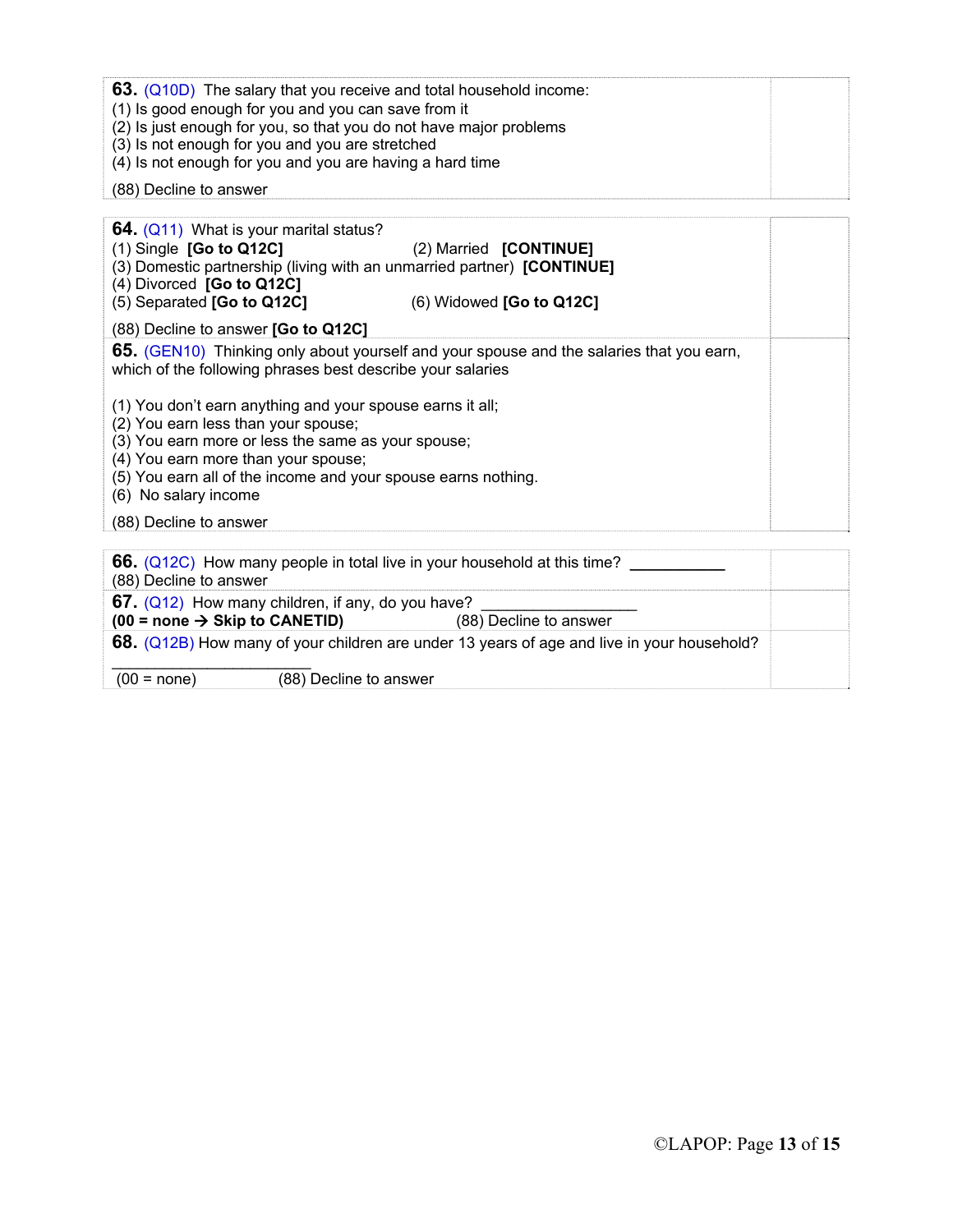| 69. (CANETID) In addition to being Canadian, what is your primary ethnic or cultural                                                                                                                                                                                                                                                                                                                                                                                                                                                                                                                                                                                                           |  |  |
|------------------------------------------------------------------------------------------------------------------------------------------------------------------------------------------------------------------------------------------------------------------------------------------------------------------------------------------------------------------------------------------------------------------------------------------------------------------------------------------------------------------------------------------------------------------------------------------------------------------------------------------------------------------------------------------------|--|--|
| background?<br>(If more than one, please indicate your primary background)                                                                                                                                                                                                                                                                                                                                                                                                                                                                                                                                                                                                                     |  |  |
| (1) English/Scottish/Irish Welsh<br>(2) French/Quebecois<br>(3) Italian<br>(4) Portuguese<br>(5) Other European (Russian, German, Dutch, Scandinavian, Polish, Spanish, Hungarian)<br>(6) Aboriginal (First Nations, Metis, Inuit)<br>(7) African<br>(8) Greek<br>(9) Jewish<br>(10) West Indian (Caribbean, Jamaican, Guyanese)<br>(11) South Asian (East Indian, Sri Lankan, Pakistan)<br>(12) Southeast Asian (Vietnamese, Cambodian, Malaysian, Filipino)<br>(13) Chinese<br>(14) Other East Asian (Japanese, Korean)<br>(15) West Asian/Middle Eastern/Arab<br>(16) American<br>(17) Canadian<br>(18) Latin American (Mexican, Central/South American)<br>(20) Acadian<br>(21) Mixed Race |  |  |
|                                                                                                                                                                                                                                                                                                                                                                                                                                                                                                                                                                                                                                                                                                |  |  |
| (88) Decline to answer<br>70. (CANNC4) Were you born in Canada?                                                                                                                                                                                                                                                                                                                                                                                                                                                                                                                                                                                                                                |  |  |
| $(1)$ Yes<br>$(2)$ No<br>(88) Decline to answer                                                                                                                                                                                                                                                                                                                                                                                                                                                                                                                                                                                                                                                |  |  |
| 71. (CANNC5) Was your mother born in Canada?<br>$(1)$ Yes<br>$(2)$ No<br>(88) Decline to answer                                                                                                                                                                                                                                                                                                                                                                                                                                                                                                                                                                                                |  |  |
| 72. (CANNC6) Was your father born in Canada?<br>$(1)$ Yes<br>$(2)$ No<br>(88) Decline to answer                                                                                                                                                                                                                                                                                                                                                                                                                                                                                                                                                                                                |  |  |
|                                                                                                                                                                                                                                                                                                                                                                                                                                                                                                                                                                                                                                                                                                |  |  |
| <b>73.</b> (Q2Y) In what year were you born? $\frac{1}{1}$ $\frac{1}{1}$<br>(8888) Decline to answer                                                                                                                                                                                                                                                                                                                                                                                                                                                                                                                                                                                           |  |  |
| 74. (Q1) Please indicate your gender.<br>$(1)$ Male<br>(2) Female<br>(88) Decline to answer                                                                                                                                                                                                                                                                                                                                                                                                                                                                                                                                                                                                    |  |  |
| 75. (ED) What is the highest level of education that you have reached?                                                                                                                                                                                                                                                                                                                                                                                                                                                                                                                                                                                                                         |  |  |
| (01) Some elementary<br>(02) Completed elementary<br>(03) Some high school<br>(04) Completed high school<br>(05) Community college/ vocational/ trade school/ commercial/ CEGEP<br>(06) Some university<br>(07) Completed university<br>(08) Post-graduate university/professional school                                                                                                                                                                                                                                                                                                                                                                                                      |  |  |
| (88) Decline to answer                                                                                                                                                                                                                                                                                                                                                                                                                                                                                                                                                                                                                                                                         |  |  |